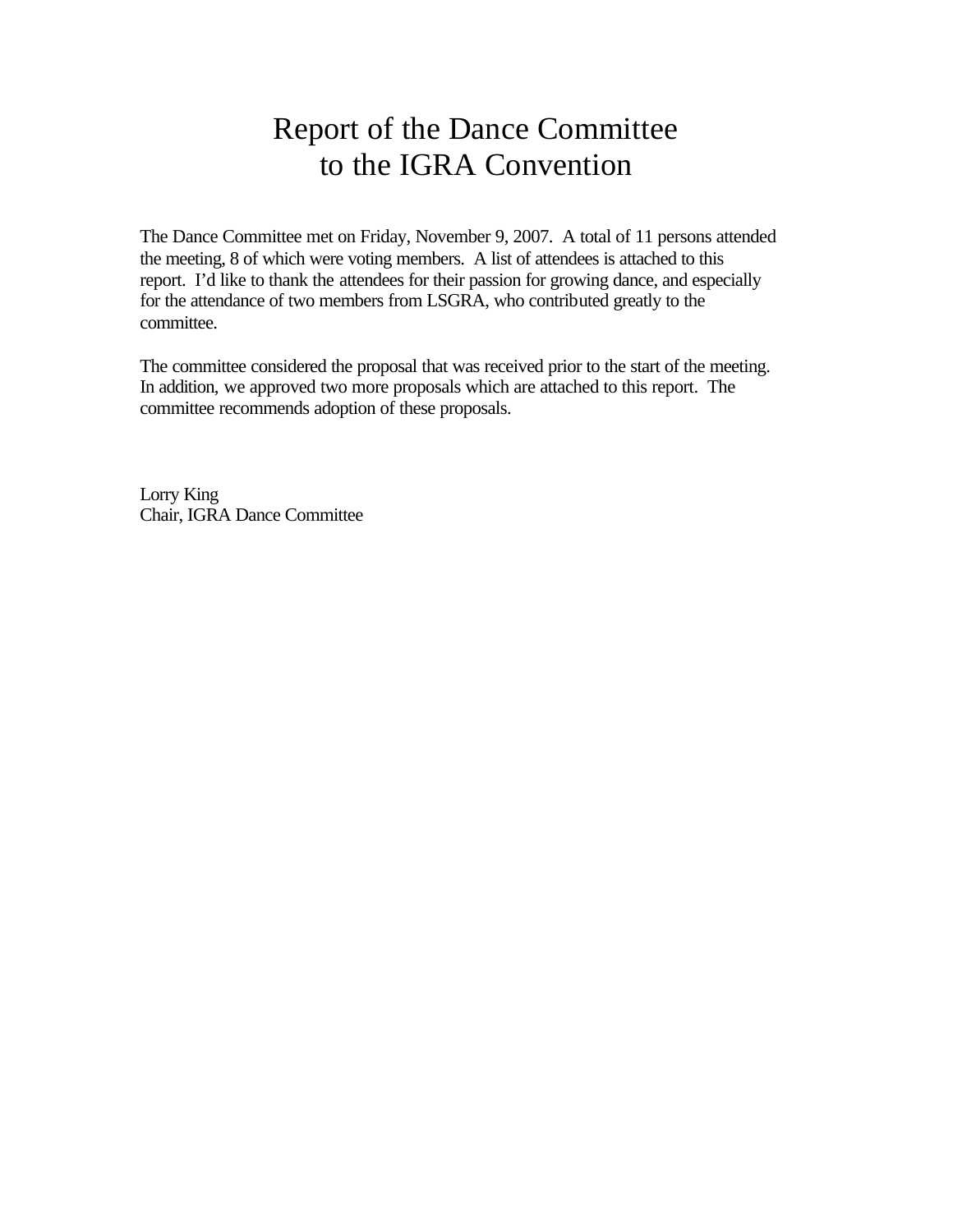# DANCE COMMITTEE SIGN-IN SHEET

| Name                  | Association  | Voting |
|-----------------------|--------------|--------|
| Lorry King            | <b>NGRA</b>  | X      |
| Wade Earp             | <b>TGRA</b>  | X      |
| Kimberley Kay         | <b>CGRA</b>  | X      |
| Leigh Broschat        | <b>LSGRA</b> |        |
| Pam Simmons           | <b>LSGRA</b> | X      |
| <b>Shane Anderson</b> | <b>ARGRA</b> | X      |
| <b>Gene Fraikes</b>   | <b>TGRA</b>  |        |
| Darren Wernette       | <b>NGRA</b>  |        |
| Chris Maurizio        | <b>LGRA</b>  | X      |
| Carlos Garcia         | <b>AGRA</b>  | X      |
| <b>Jack Roach</b>     | <b>NSGRA</b> | X      |
|                       |              |        |